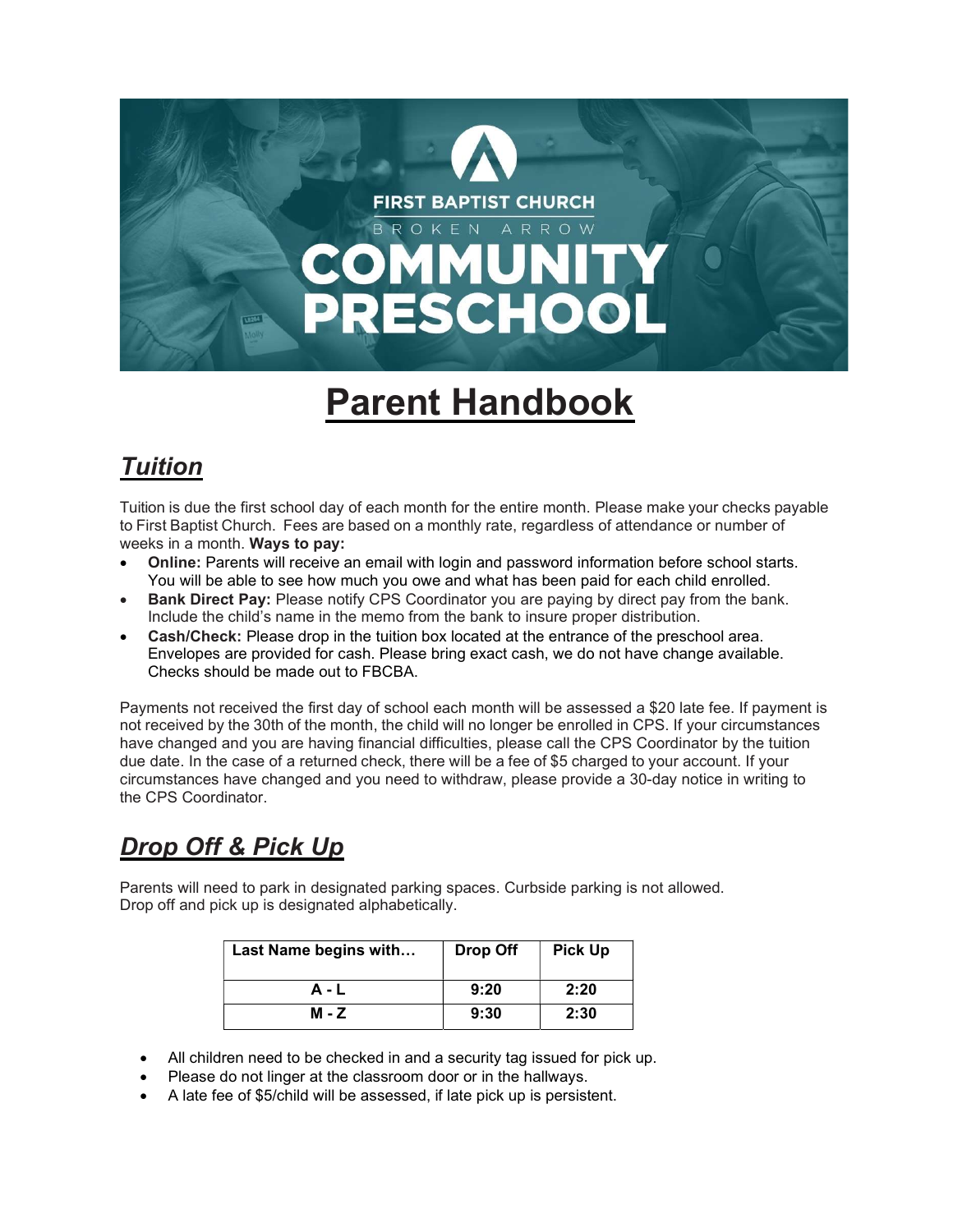### **Calendar**

Holidays: Community Preschool will not be scheduled during Broken Arrow Public School vacation or holidays. There is no deduction in tuition for scheduled holidays.

Inclement Weather: Community Preschool follows Broken Arrow Public Schools and will not be in session if their schools are closed for weather. Closures due to inclement weather will not be made up or reimbursed. Should BAPS stay in session during inclement weather, but CPS choses to close for the safety of our families and staff, you will be contacted as soon as possible by email and by your student's teacher.

### Safety & Security

For the security of students, security guards are on site during school hours and CPS doors are secured between 10:00 am and 2:00 pm. Please contact the church office at 918-258-4575, if you need to gain entry between those hours.

Releasing a student: The issued pick-up tag must be presented to the teacher for the child to be released. If the individual dropping off will not be picking up the student, you must ensure the individual who will pick up the student is on the student's approved pick-up list. At drop off, write the name of who will pick up the student on the security tag and leave it with the coordinator. At the time of pick up, the individual will be required to show photo ID to obtain the tag from the CPS Coordinator. In the event of unforeseen circumstances, please call the CPS Coordinator at 918-258-4575 should pick up plans change.

Field Trips: Students will wear a CPS t-shirt provided at school for all field trips. If volunteers will be needed on a field trip, a sign up will be provided by class on a first come basis. All volunteers will need to complete and pass a background check. All students and parent volunteers will be required to participate in the field trip as a class group. Only children enrolled in the classes going on the field trip will be allowed to attend, no siblings.

Photography: For the safety of all children in our program, photographs or videos cannot be taken within CPS classrooms by parents.

### Lunches & Snacks

Lunch: Please bring finger foods (such as sandwiches, meat-sticks, cheese and fruit) for children. Please do not send glass containers or carbonated drinks. Do not bring foods which have to be heated in the microwave or refrigerated.

Allergies: Individual allergies will be considered on a "by classroom" basis.

**Snacks:** Each classroom will display a sign-up sheet for parents to commit to bringing a classroom snack on a specific date. Snacks must be store bought, pre-packaged and sealed.

### What to Bring

#### LABEL EVERYTHING BEFORE YOU ARRIVE TO SCHOOL!

#### Each day, please bring the following:

- Complete change of clothing
- Disposable diapers (if your child is in diapers or pull ups)
- Sheet, towel, or blanket for resting on a nap mat
- Any "security" object needed by your child to help rest peacefully at rest time
- NO personal toys are to be brought to school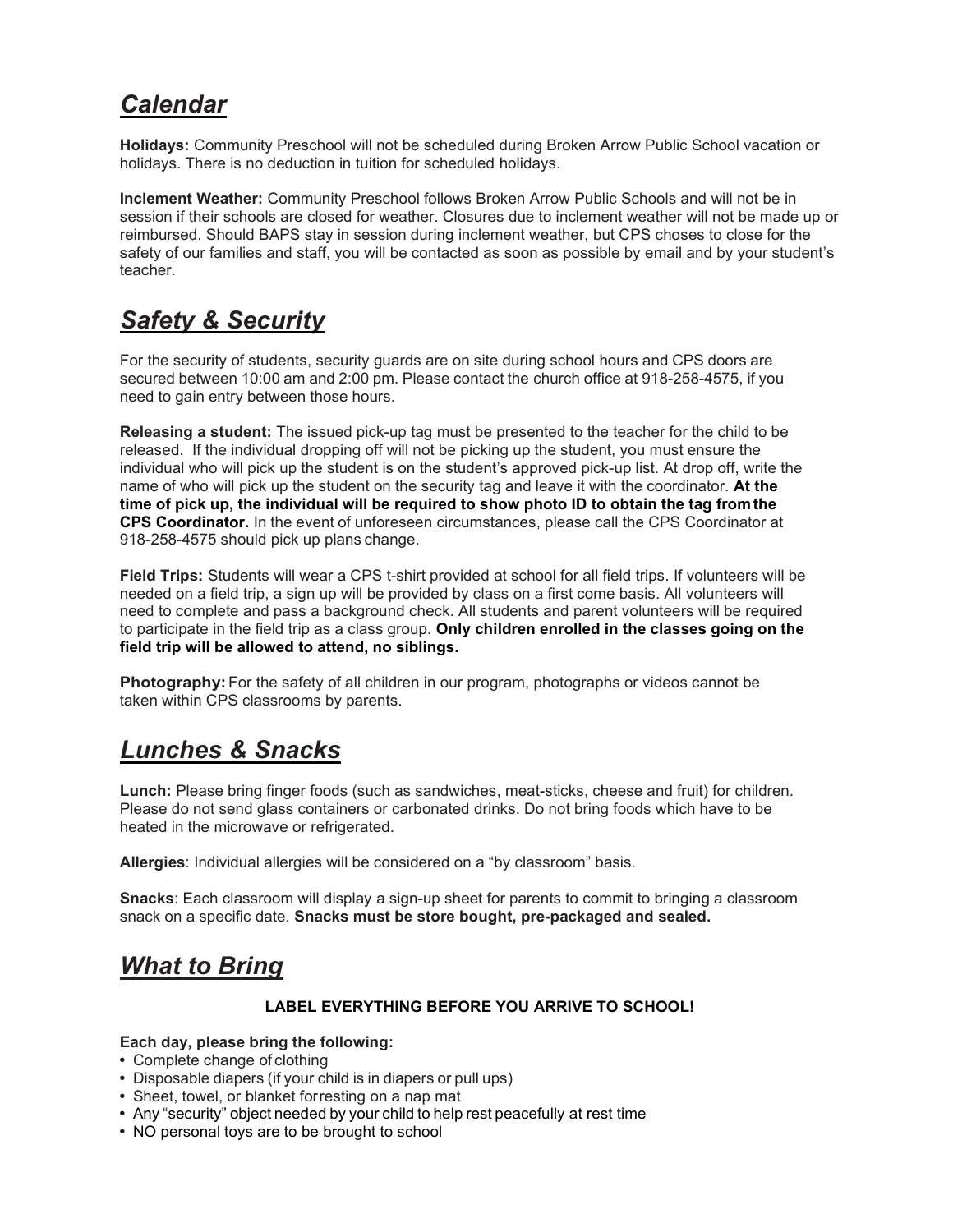### Classrooms

Our teaching staff is dedicated to creating a positive learning experience for preschoolers. We want to meet the spiritual, emotional, mental, physical, and social needs of your child in a warm and loving environment. Each room is staffed with two teachers and the enrollment is limited so that teachers can better meet the individual needs of preschoolers.

If CPS is unable to meet the needs of a student, we reserve the right to terminate enrollment on a timeline that is in the child's best interest.

Potty Training: Students who are 3-years-old by September 1 are required to be in the process of actively potty training. Students enrolled in our PreK program are required to be fully potty trained by the first day of school.

### Illness

Symptoms requiring removal of a child from Community Preschool:

- Fever, sore throat, rash, vomiting, diarrhea, earache, irritability, or confusion.
- Diarrhea—runny, watery, or bloody stools in the last 24 hours.
- Vomiting—in the last 24 hours.
- Body rash
- Sore throat with fever.
- Severe coughing—child gets red or blue in the face or makes high-pitched whooping sounds after coughing.
- Eye discharge—thick mucus or pus draining from the eye, or pink eye.
- Yellowish skin or eyes.
- Child is irritable, continuously crying, or requires more attention than can be provided without hurting the health and safety of other children in our care.

If a CPS student or someone within the same household has a highly contagious illness (ie. Covid-19, flu, Hand, foot, & mouth disease, etc.), the CPS student will need to be out of school during the time recommended by the CDC and in accordance with the CPS illness guidelines. A child must be fever and symptom free for at least 24 hours without the aid of medication before returning to school.

Children must be symptom and fever free for 24 hours without the aid of fever or symptom reducing medication before returning to school. If your child often has a runny nose due to allergies or a non-infectious sinus drainage, please obtain a doctor's statement for this. Otherwise, your child will be diagnosed as ill and will not be allowed to stay. If your child has allergies, mention them to his/her teacher, as well as including them on the enrollment form. If there is another child or parent within the home with a highly contagious virus, all siblings should stay home or may be sent home at the discretion of Community Preschool for the health and safety of other students and teachers.

Community Preschool WILL NOT give medication to your child with the exception of medication for a life-threatening emergency! Emergency medication is to be dropped off & picked up at the CPS office each day the child attends class. The school will not retain personal medication.

### Lice

We have a no nit policy; meaning that children cannot have lice or nits. Children found with lice or nits will be sent home and cannot come back until after treatment. Children sent home with lice or nits are subject to a lice check before admittance to school. Child must not have a single louse or nit found to attend class.